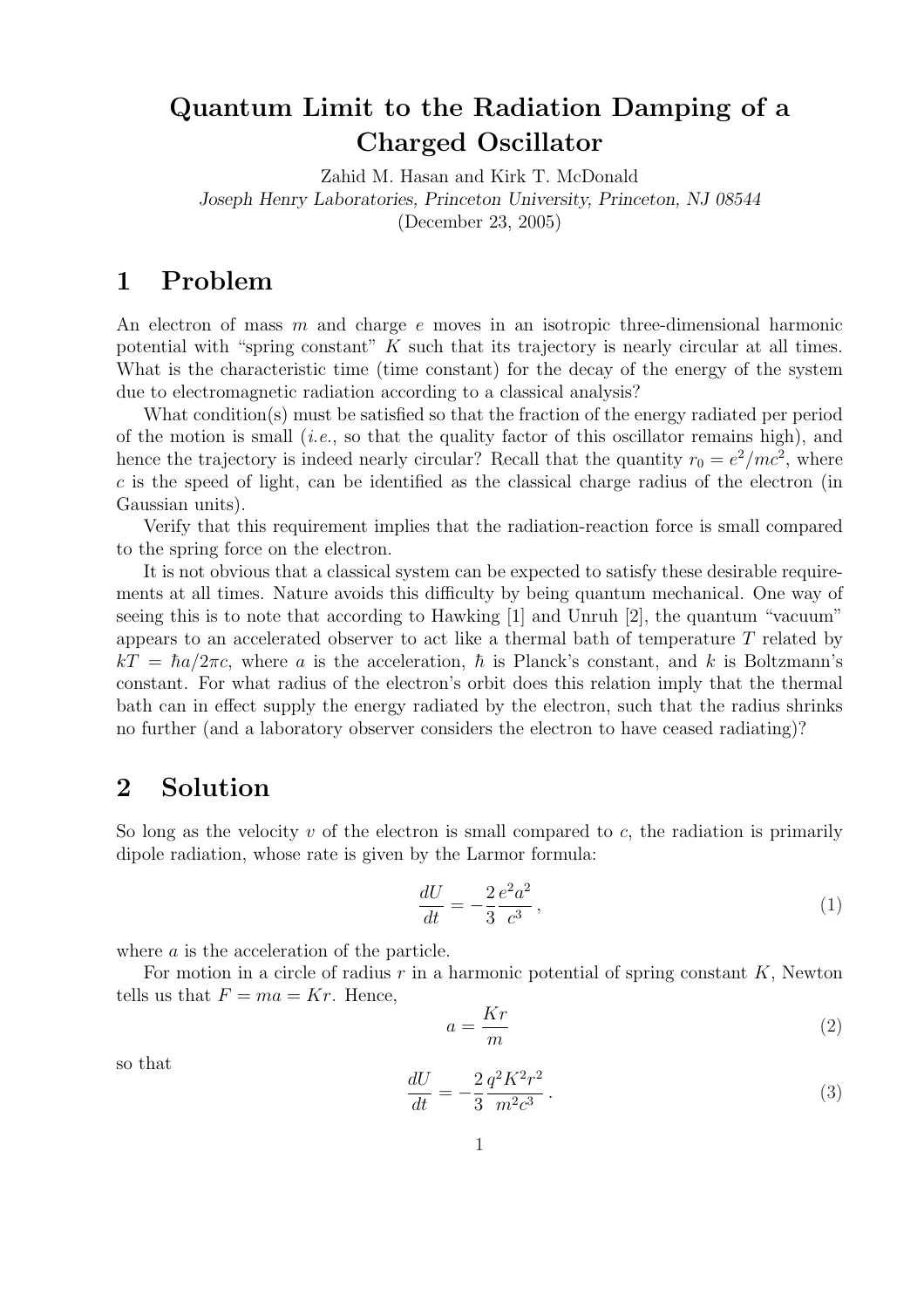The energy U consists of the potential energy  $Kr^2/2$  plus the kinetic energy  $mv^2/2 =$  $(mr/2)(v^2/r) = mra/2 = Kr^2/2$ , so that

$$
U = Kr^2 \tag{4}
$$

(which is consistent with the virial theorem for bounded motion in a central potential). Thus, the differential equation for the time dependence of the energy is

$$
\frac{dU}{dt} = -\frac{2}{3} \frac{e^2 K}{m^2 c^3} U = -\frac{2}{3} \frac{e^2}{mc^3} \frac{K}{m} U = -\frac{2}{3c} r_0 \omega^2 U,\tag{5}
$$

where  $r_0 = e^2/mc^2$  is the so-called classical electromagnetic radius of the electron, and  $\omega = \sqrt{K/m}$  is the angular frequency of the motion.

The solution to this equation is exponential decay of the energy,  $U = U_0 e^{-t/\tau}$ , where the time constant  $\tau$  is  $\overline{a}$ 

$$
\tau = \frac{3c}{2r_0\omega^2} \,. \tag{6}
$$

The condition for adiabatic decay with near-circular motion at all times is that  $\tau$  be large compared to the period  $2\pi/\omega$ . Thus, we desire

$$
\frac{c}{r_0 \omega^2} \gg \frac{1}{\omega}, \quad \text{and so} \quad \omega \ll \frac{c}{r_0}.
$$
 (7)

It is more insightful to multiply this by the radius  $r$  of the electron's orbit, and to note that the velocity is  $v = \omega r$ , so the condition becomes

$$
\frac{v}{c} \ll \frac{r}{r_0} \,. \tag{8}
$$

This is fine so long as  $r > r_0$ , but we seem to be heading towards the conclusion that a classical analysis is doubtful for oscillations whose amplitude is less than the classical electron radius.

This impression is reinforced by consideration of the (Abraham-Lorentz) radiation reaction force, which we recall to be  $\mathbf{F}_{\text{reaction}} = (2/3c^3)e^2 d\mathbf{a}/dt$ . It seems reasonable to expect that the reaction force be smaller than the drive force that causes it, which is the spring force Kr in the present problem.

Now, for uniform circular motion with angular velocity  $\omega$  the rate of change of kinematic vectors such as r, v and a is  $dr/dt = \omega \times r$ ,  $d\mathbf{v}/dt = \omega \times v$  and  $d\mathbf{a}/dt = \omega \times a$ . In particular, the magnitude of the rate of change of the acceleration is  $|d\mathbf{a}/dt| = \omega a$ , so the magnitude of the radiation reaction force is

$$
F_{\text{reaction}} = \frac{2}{3c^3} e^2 \omega a = \frac{2}{3c^3} q^2 \omega \frac{Kr}{m} \,. \tag{9}
$$

The condition that this force be small compared to the spring force  $Kr$  is

$$
\frac{q^2}{mc^2} \frac{\omega}{c} = \frac{r_0 \omega}{c} \ll 1.
$$
\n(10)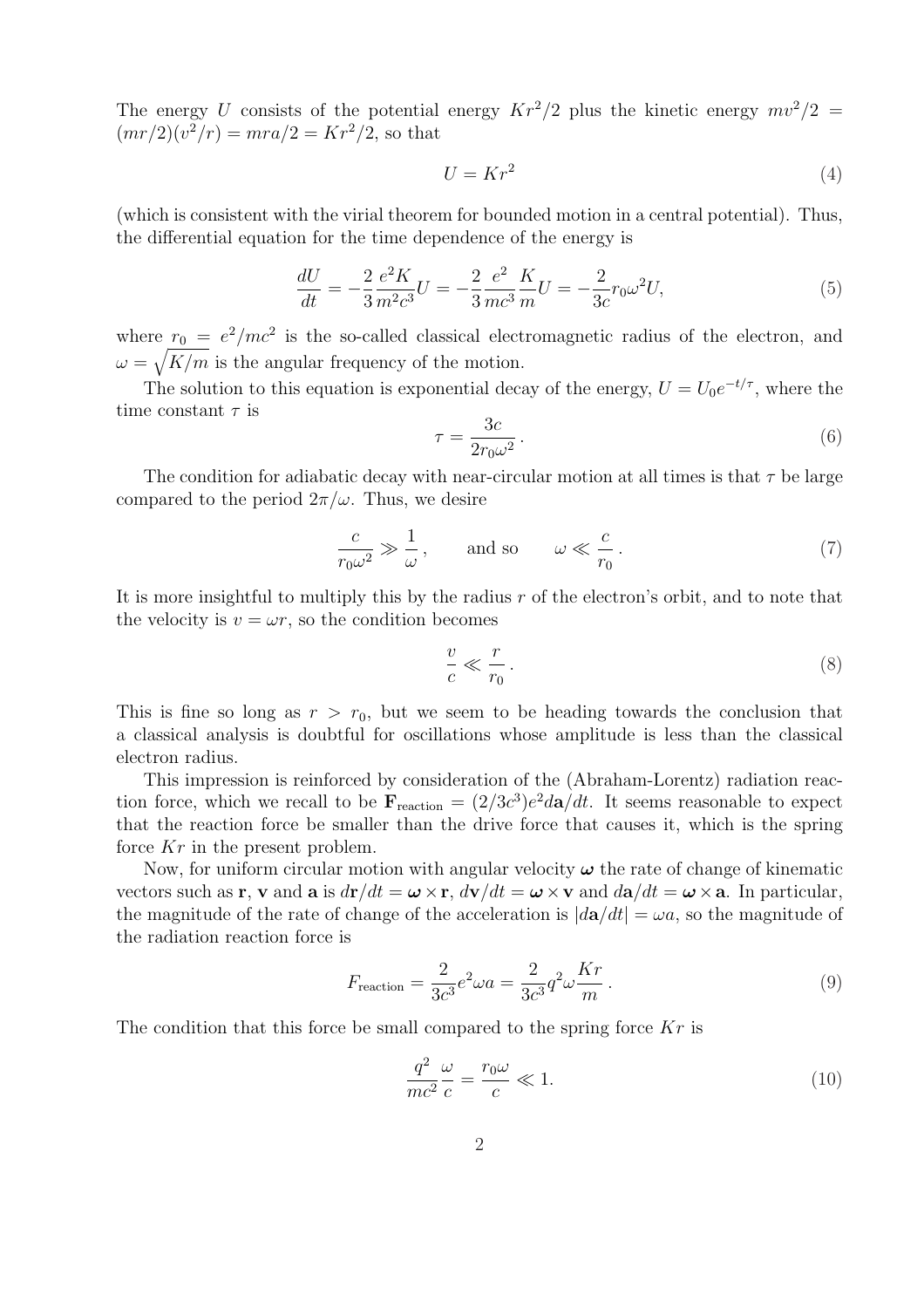This is identical to the condition (7) found above that the motion be near circular at all times.

While we might not be troubled by classical motion that departs from the adiabatic condition of near-circular motion, a prediction that the radiation reaction force can exceed the drive force that causes it seems very odd.

It appears that Nature will never exhibit this oddity, if we take quantum behavior into account. An unusual, but insightful, way of seeing this is to apply the equivalence principle to Hawking radiation [1], following Unruh [2], which tells us that the interaction of the accelerating particle with the quantum mechanical vacuum is as if the particle were immersed in a thermal bath of temperature T related by  $kT = \hbar a/2\pi c$ . We can consider the effective thermal bath seen by an accelerating electron to be a kind of radiation reaction not predicted in the classical theory.

The oscillating/accelerating electron cannot radiate away all of its energy because its interaction with the quantum vacuum causes it to absorb energy that continually re-excites the electron's oscillations. The thermal character of the Hawking-Unruh effect advises us that the particle will achieve a kind of thermal equilibrium when the effect (absorption of energy from the quantum vacuum) equals the cause (internal energy of the accelerating system), but the effect will never exceed the cause.

The condition of thermal equilibrium is, of course,

$$
kT = U = Kr^2,\tag{11}
$$

so together with the Hawking-Unruh relation we find

$$
Kr^2 = \frac{\hbar a}{2\pi c} = \frac{\hbar Kr}{2\pi mc} \tag{12}
$$

and so the equilibrium radius is given by

$$
r = \frac{\hbar}{2\pi mc} = \frac{\lambda_C}{2\pi} \,. \tag{13}
$$

Now the Compton wavelength  $\lambda_C = \hbar/mc$  is related to the classical charge radius by  $r_0 =$  $\alpha \lambda_C$ , where  $\alpha = e^2/\hbar c$  is the fine-structure constant. For elementary particles such as an electron or proton,  $\alpha = 1/137$  and the classical charge radius is small compared to the Compton wavelength. Thus, quantum effects "protect" the amplitude of the particle's motion to have values larger than those for which the validity of a classical analysis becomes doubtful.

The Hawking-Unruh argument finds a laboratory realization in electron storage rings (as used for synchrotron light sources), where a system of magnets provides a harmonic confining potential for motion transverse to the ring. The accelerated electrons do radiate, and the amplitude of their transverse oscillations does decrease with time. But this amplitude does not shrink to zero; rather it approaches a nonzero equilibrium value, the so-called quantum limit to synchrotron radiation damping. The technical details are slightly more complicated than in the present example, because the acceleration due to the circular motion of an electron in a storage ring is typically larger than its acceleration in the confining potential [3]